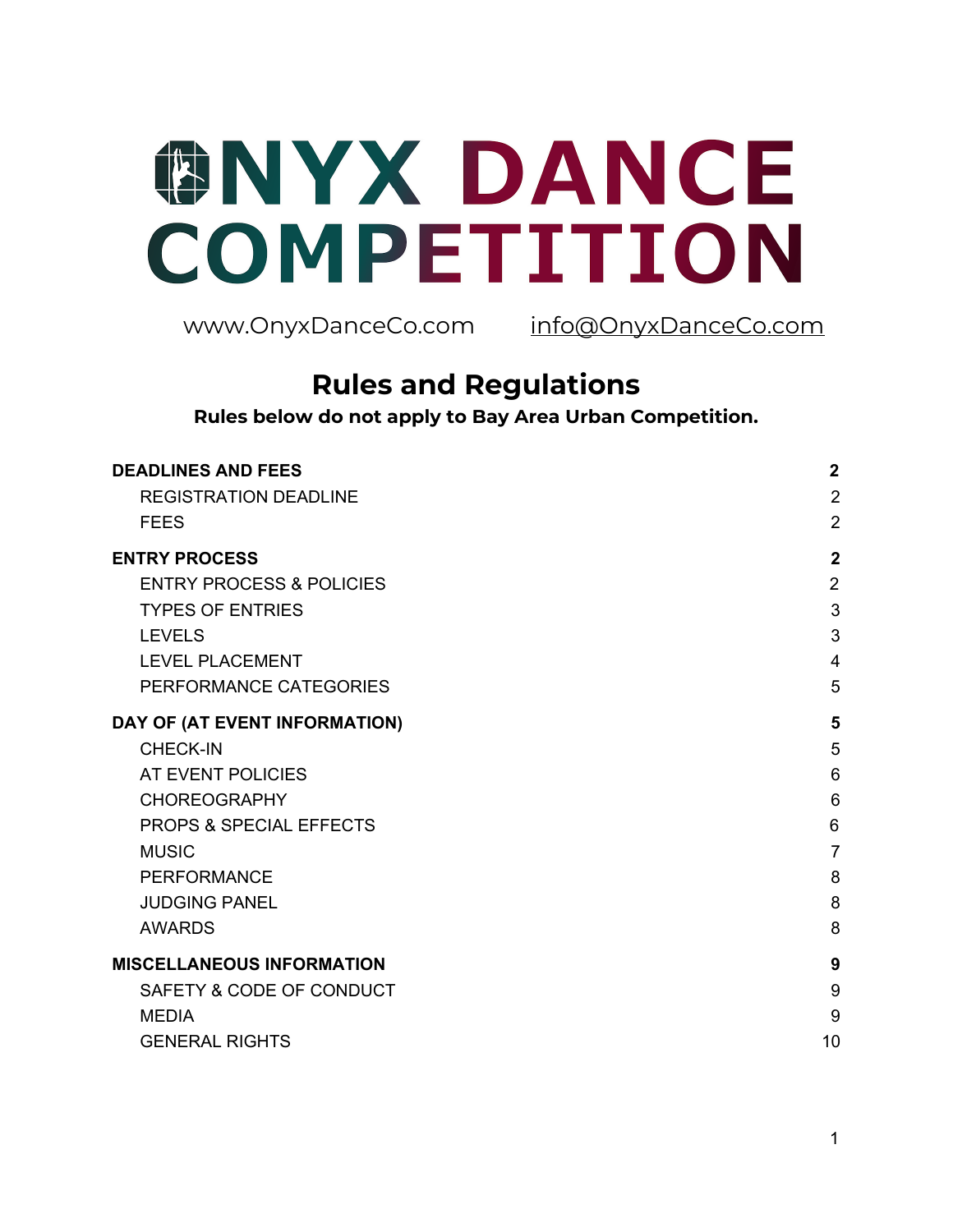# <span id="page-1-0"></span>**DEADLINES AND FEES**

# <span id="page-1-1"></span>**REGISTRATION DEADLINE**

Registration and fees are due 4 weeks before competition date.

# <span id="page-1-2"></span>**FEES**

- **Entry Fees** Payment is accepted by check or credit card.
- **Late Entry Fee** Late fee if payment is received after registration deadline.
- **Refunds** Refunds of any kind will not be issued for any reason.
- **Bounced Payment** \$30 bounced payment fee

# <span id="page-1-3"></span>**ENTRY PROCESS**

# <span id="page-1-4"></span>**ENTRY PROCESS & POLICIES**

All participants must fill out the entry form, available on [www.OnyxDanceCo.com](http://www.onyxdanceco.com/). Deadlines for the application form are detailed on Page 1 under Deadlines and Fees.

**Registration Guidelines** - Please read the guidelines below.

- Entries must include the correct names and ages of all contestants.
- Age is determined by the age of the contestants on the day of the competition.
- Entries are accepted on a first come, first served basis and are limited to performance time available, which is confirmed once fees are paid.
- We reserve the right to decline your registration for any reason.

**Submitting Changes** - Changes in the number of competitors must be submitted in writing via email to [info@OnyxDanceCo.com](mailto:info@OnyxDanceCo.com).

*All changes to original submitted entries must be updated no later than 10 days before the competition. Any changes after that will be considered a*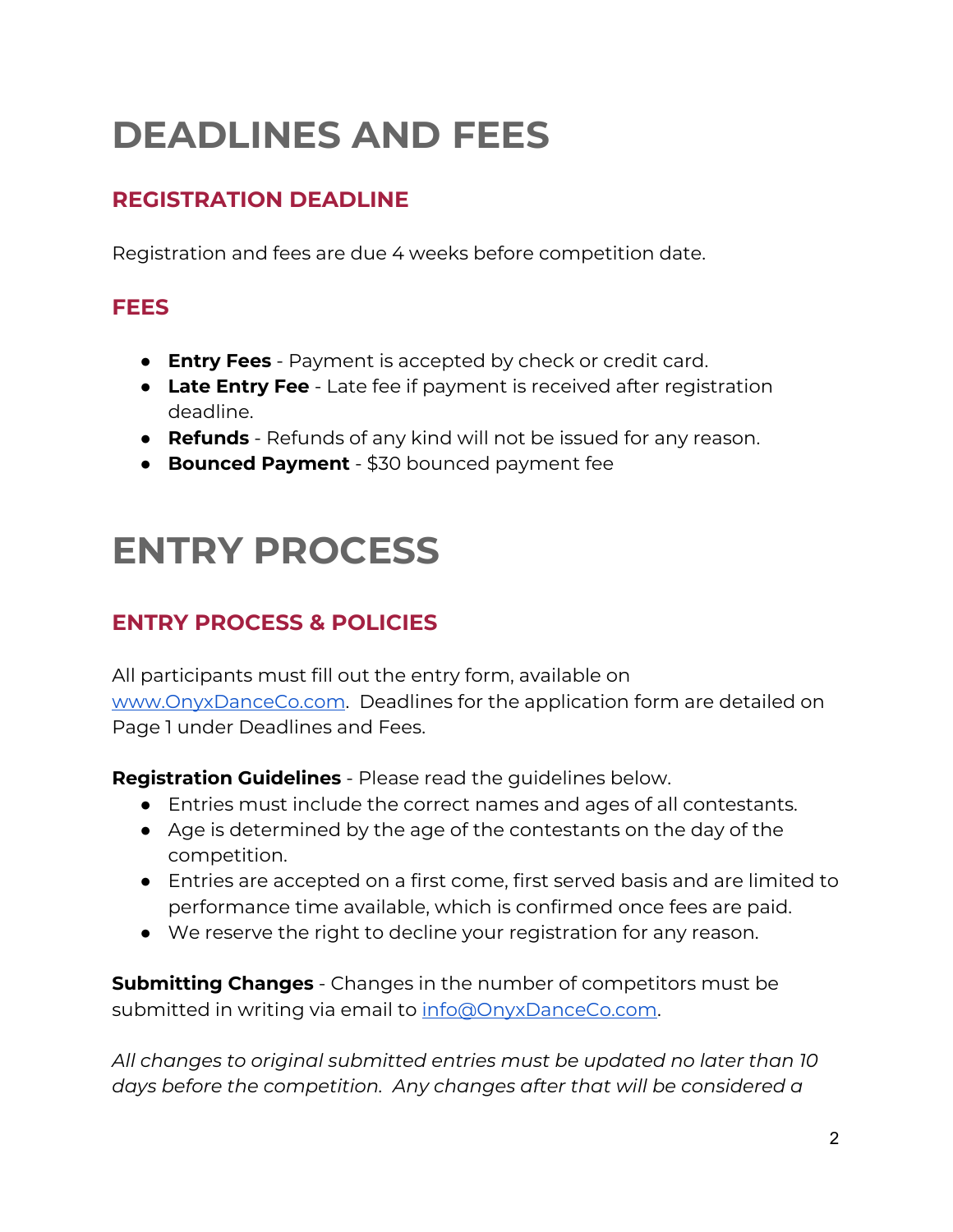*request. We will do our best to accept the request and if we can apply the change we will. Fees may apply.*

# <span id="page-2-0"></span>**TYPES OF ENTRIES**

**Solo** - 1 dancer, 3 minute limit per solo

Each dancer is allowed a max of 3 solos of different styles. Competing against yourself is prohibited in the solo category. Novice level is only allowed 1 solo.

**Duet/Trio** - 2 or 3 dancers, 3 minute limit

Duets and Trios may not compete against themselves in the same performance category with the same performers. There must be a minimum 50% difference in performers.

**Small Group** - 4 to 9 dancers, 3 minute limit

**Large Group** - 10 to 15 dancers, 4 minute limit\*

**Productions** - 16+ dancers, 5 minute limit\*

\*Extended times are allowed at an additional cost

#### **Age Groups**:

6 and under, 7 to 8, 9 to 10, 11 to 13, 14 to 16, 17 to 19, 20+ Adult, 40+ Veterans

We will use the average age of your group (rounded down) to determine your age group. For example, if the average age is 13.8, the group will be in the 11 to 13 age group.

The oldest performer is only allowed to compete in one age division lower than their own.

### <span id="page-2-1"></span>**LEVELS**

**Novice** – For beginners with 0 - 3 years of experience dancing and/or competing, who typically take 1 - 2 classes a week.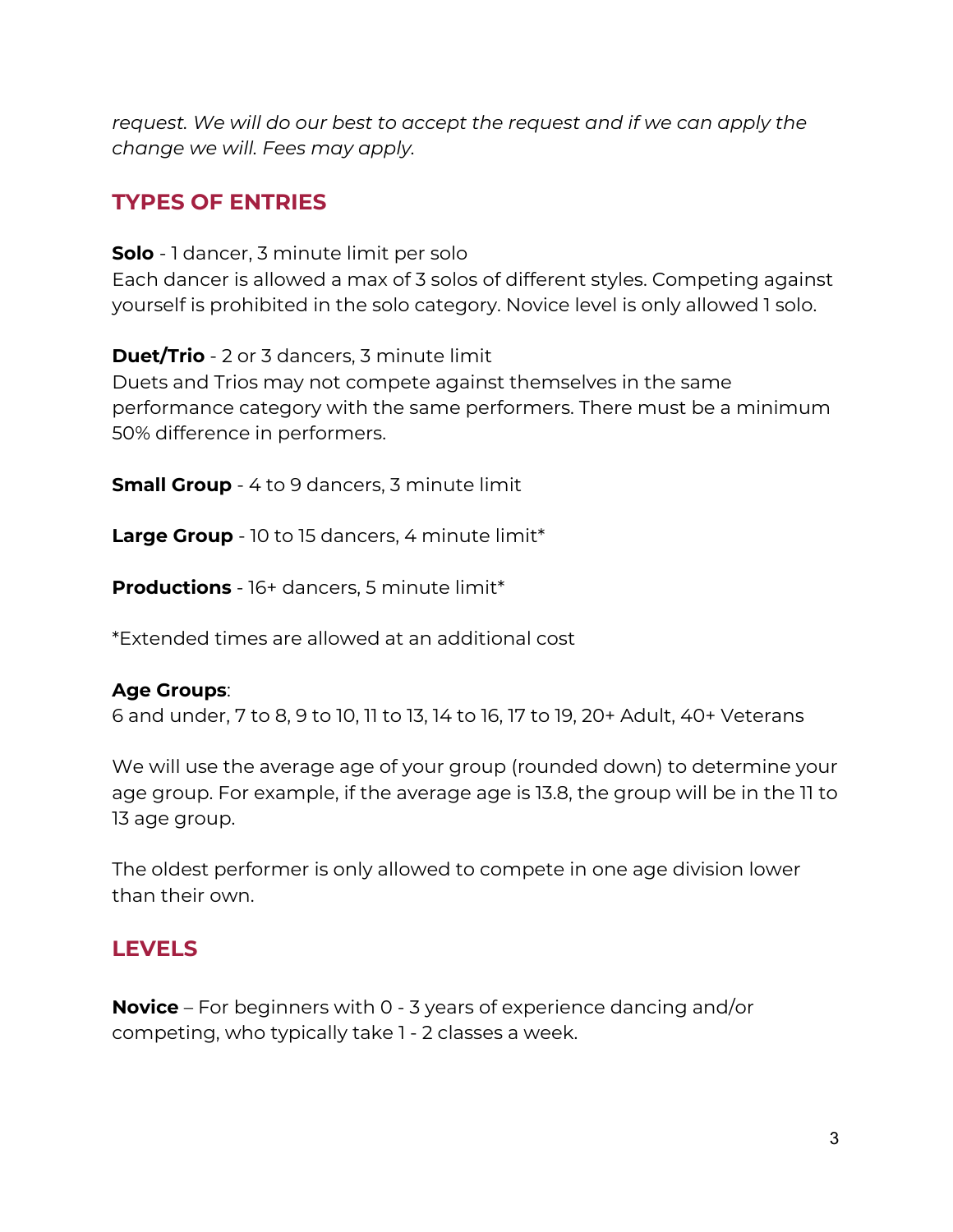**Intermediate** – For dancers with 2 - 5 years of experience competing, who typically take 3 or more classes a week.

**Pre-Professional** – For dancers who take advanced classes that focus on professional level technique.

**Professional** – For adult dancers (18+) who take advanced classes, teach dance, and/or are in a professional level team.

**Veterans** – For adult dancers who are over the age of 40

Levels will be made at the discretion of the studio owner/registrant. If the judges determine that a routine has been placed in an incorrect level, the judges may move the routine to a different level, which could make it subject to only adjudication scoring. Please note that all judges decisions are final.

# <span id="page-3-0"></span>**LEVEL PLACEMENT**

**Solo, Duet, Trio, and Small Group** - levels will be determined by the highest level dancer.

**Large and Production Group** - levels will be determined by the highest level of 1/3 of the group's dancers. For example, if 1/3 of the group is Intermediate, and the remaining dancers are Novice, the group's level will be considered Intermediate.

*Any dancer that is registered as Pre-Professional will not be allowed to compete in a novice routine.*

**Level Changes** - Level changes may be submitted in writing via email to info@OnyxDanceCo.com up to 10 days before the competition. No level changes can be made within 10 days of the competition date.

# <span id="page-3-1"></span>**PERFORMANCE CATEGORIES**

**Ballet** – A routine comprised of ballet technique. Ballet shoes must be worn.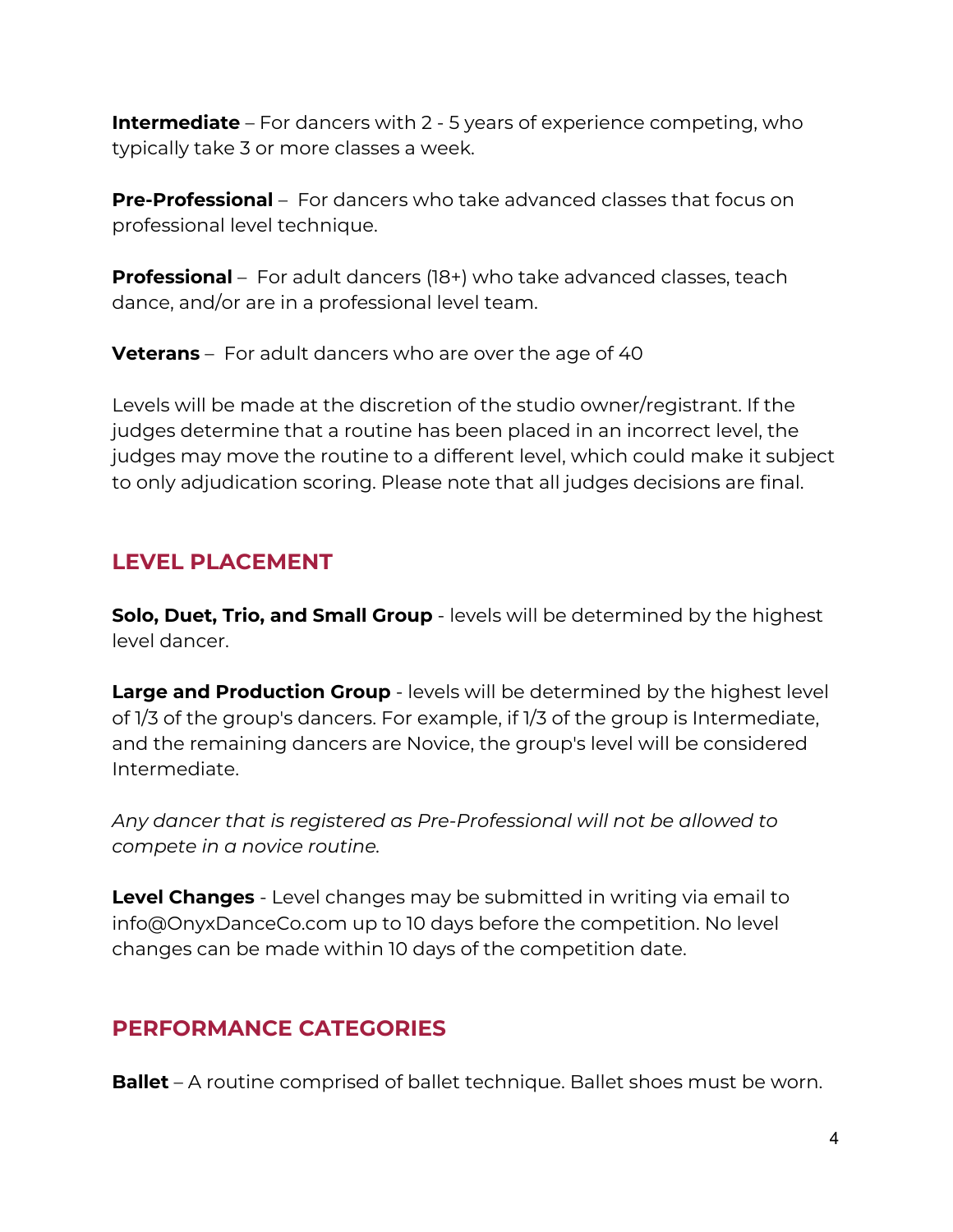**Character** – A routine that depicts a popular or recognizable character.

**Clogging** – A routine that incorporates the techniques of clogging.

**Folkloric** – A routine consisting of folk or ethnic styles, such as Filipino folk dance, Polynesian dance, polka etc.

**Hip Hop** – A routine that focuses on urban or street dance styles.

**Jazz** – A routine comprised of jazz steps and technique.

**Lyrical/Contemporary/Modern** – A routine that incorporates free and expressive movements.

**Musical Theater** – A dance performed to the music of a musical.

**Open** – A routine that does not precisely fit into other categories, or is a combination of any other category. (No vocals allowed).

**Pointe** – A routine comprised of ballet pointe technique. Pointe shoes required.

**Tap** – A routine consisting of tap dance technique. Tap shoes must be worn.

# <span id="page-4-0"></span>**DAY OF (AT EVENT INFORMATION)**

# <span id="page-4-1"></span>**CHECK-IN**

When the time and details for competition are ready, they will be announced via email to view online. Performers are expected to arrive at the designated time, which will be approximately one hour prior to competition schedule in case competition is running ahead of schedule.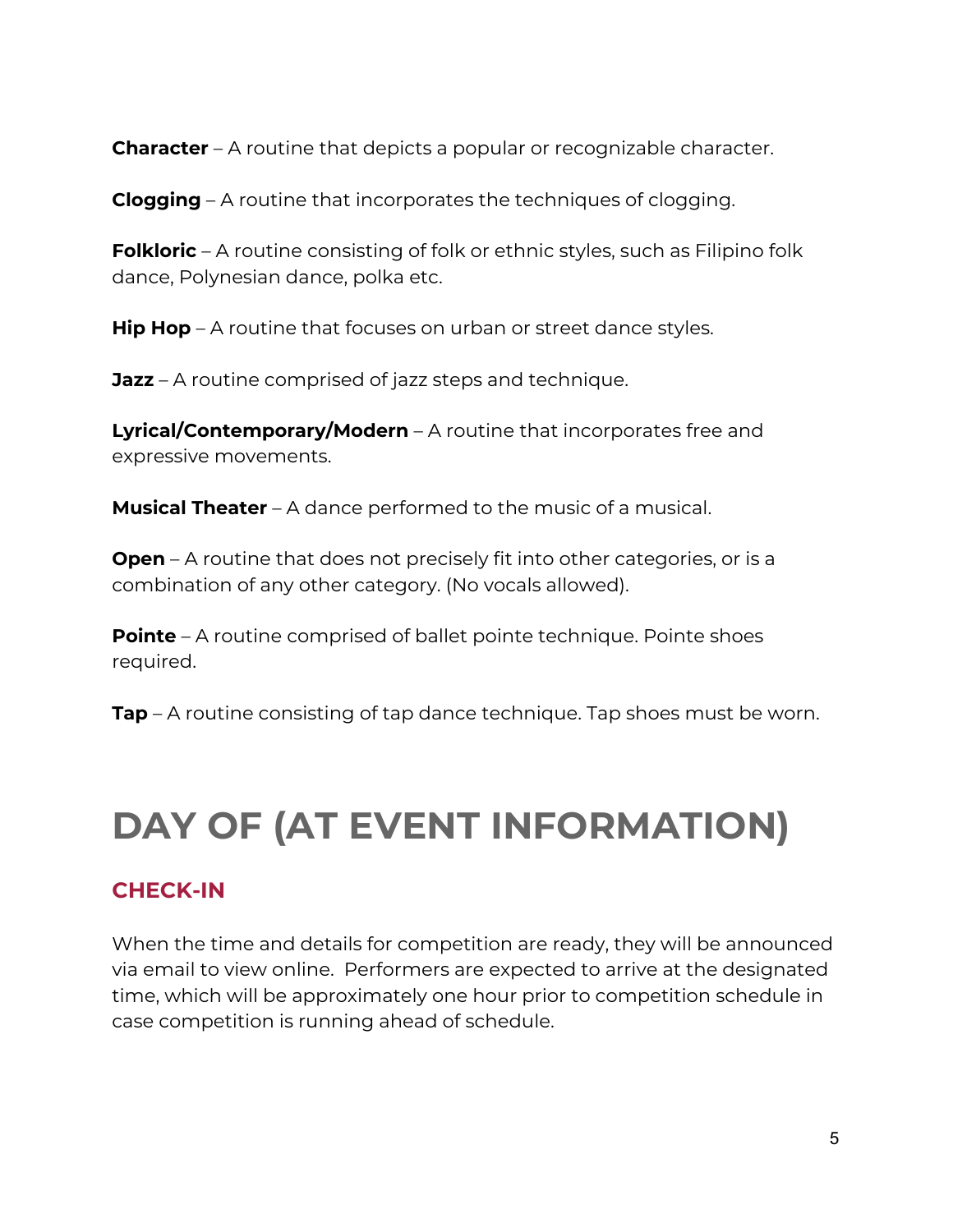# <span id="page-5-0"></span>**AT EVENT POLICIES**

**Proof of Age Required** - We reserve the right to ask any competitor for proof of age. All performers are required to have a copy of their birth certificate, or an official form of identification on hand.

#### **Youth Participants & Backstage Rules**

- Youth (18 and under) Dancers should be accompanied by their studio director or teacher
- Only teachers and studio directors are allowed backstage. Parents/non-participants are not allowed backstage.

**Special Time Slot Requests** - Requests for specific time slots or schedules cannot be accommodated. Routines MUST compete at the scheduled date and time.

**Costume Changes** - If your routine does not have enough time to change costumes between numbers, please tell the backstage manager as soon as possible. If the backstage manager has not been notified and you are not ready to compete when you are called, the routine may be eligible for disqualification.

# <span id="page-5-1"></span>**CHOREOGRAPHY**

Must be original.

A one-point reduction for every 5 seconds over time from your final score. Acro passes are limited to 25% of your routine except in the open category.

Choreography cannot include dancing off-stage, in audience seating, and no direct/physical interaction with judges/judge table

# <span id="page-5-2"></span>**PROPS & SPECIAL EFFECTS**

**Props** Only props that are free standing props can be used.

#### **Special Effects**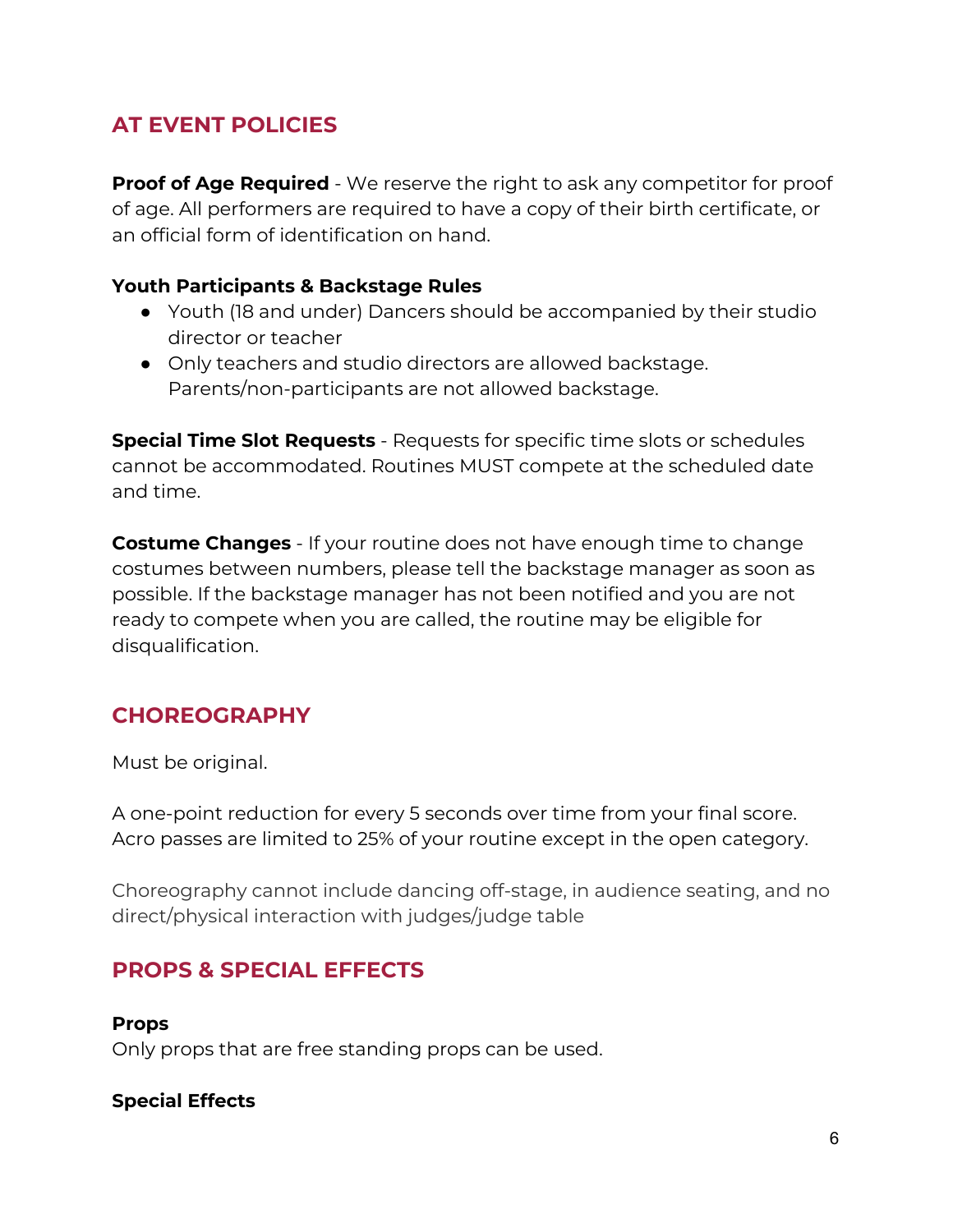Special effects can be used. Special effects require approval by Onyx no later than 10 days before the competition date. *NOTE: Failure to get prior approval will result in removal of special effects from your routine. Onyx may allow the routine to continue with the special effects, however, one point may be removed from your final score for not following Onyx Competition rules.*

Special effects that cannot be cleaned up within 30 seconds of end of routing are not permitted (feathers/glitter/etc). Special effects that would create unsafe conditions for dancers on stage are not permitted, including but not limited to water/oil/slippery props under the dancers.

Smoke, water, fire, live animals, dangerous props (knives, swords, etc) and anything requiring rigging or electrical connection are not permitted.

#### **Alerting the Backstage Manager**

At check in, make sure to alert the backstage manager of any props that will be used, prior to performance time.

#### **Set Up and Removal**

Routines that use props must set them up and remove them from the stage within 30 seconds of the start and end of the routine. 1 - 5 point deduction will be made if this rule is not followed.

# <span id="page-6-0"></span>**MUSIC**

Overly offensive language, racial slurs, anti-gender, anti-sexual orientation, and explicit sexual references must be removed from your music. At the minimum, a 5 point deduction will be made from your score and could also result in disqualification. If there are any questions in this regard, please email Onyx at info@OnyxDanceCo.com.

We ask you to **upload your music** prior to the event **at least 7 days before the competition**. Please name your file with your dance number, dance name, and studio. Example, "215 Reach Dance Arts".

Please bring a USB (compatible with a mac) as a backup to your music in case of a malfunction of some kind (CD's will not be accepted).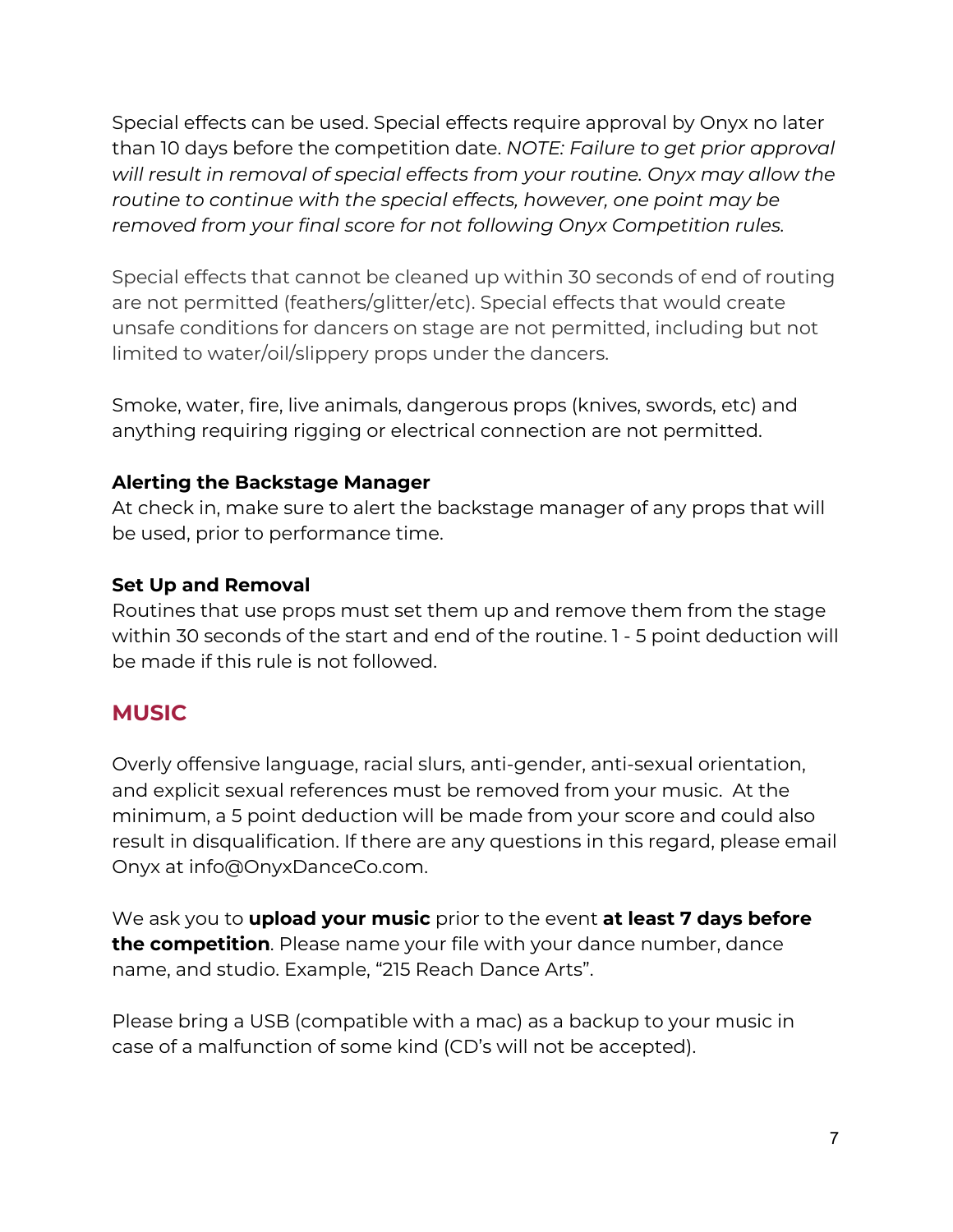### <span id="page-7-0"></span>**PERFORMANCE**

**Technical Failures** - If there is a technical failure on our part, your team will be allowed a moment to regroup and start the routine from the beginning.

**Performance Issues** - If there is a performance failure, you must continue the performance to completion or forfeit your place in the competition.

If a SOLOIST forgets his or her routine the first time, the SOLO routine may be performed again but will not be eligible for High Score.

**Video and Photography Prohibited** - Video and photography are completely prohibited and could result in disqualification for your studio.

# <span id="page-7-1"></span>**JUDGING PANEL**

**Judging Panel** - The judging panel will consist of 3 people: Industry dancers, choreographers, and directors.

**Ties** - If for some reason there is a tie, the panel will deliberate and select the winning team.

All judges decisions are final.

# <span id="page-7-2"></span>**AWARDS**

Any cash prizes are awarded to the dance studio, not to the individual dancers.

#### **Adjudication Awards**

|                                      | <b>Novice</b> | <b>Veterans</b><br>& Intermediate | <b>PreProfessional</b><br>& Professional |
|--------------------------------------|---------------|-----------------------------------|------------------------------------------|
| <b>Onyx Artistry</b><br><b>Award</b> | $295 - 300$   | $298 - 300$                       | $299 - 300$                              |
| <b>Diamond</b>                       | 277 - 294     | 281 - 297                         | 282 - 298                                |
| <b>Gold</b>                          | $260 - 276$   | 264 - 280                         | $265 - 281$                              |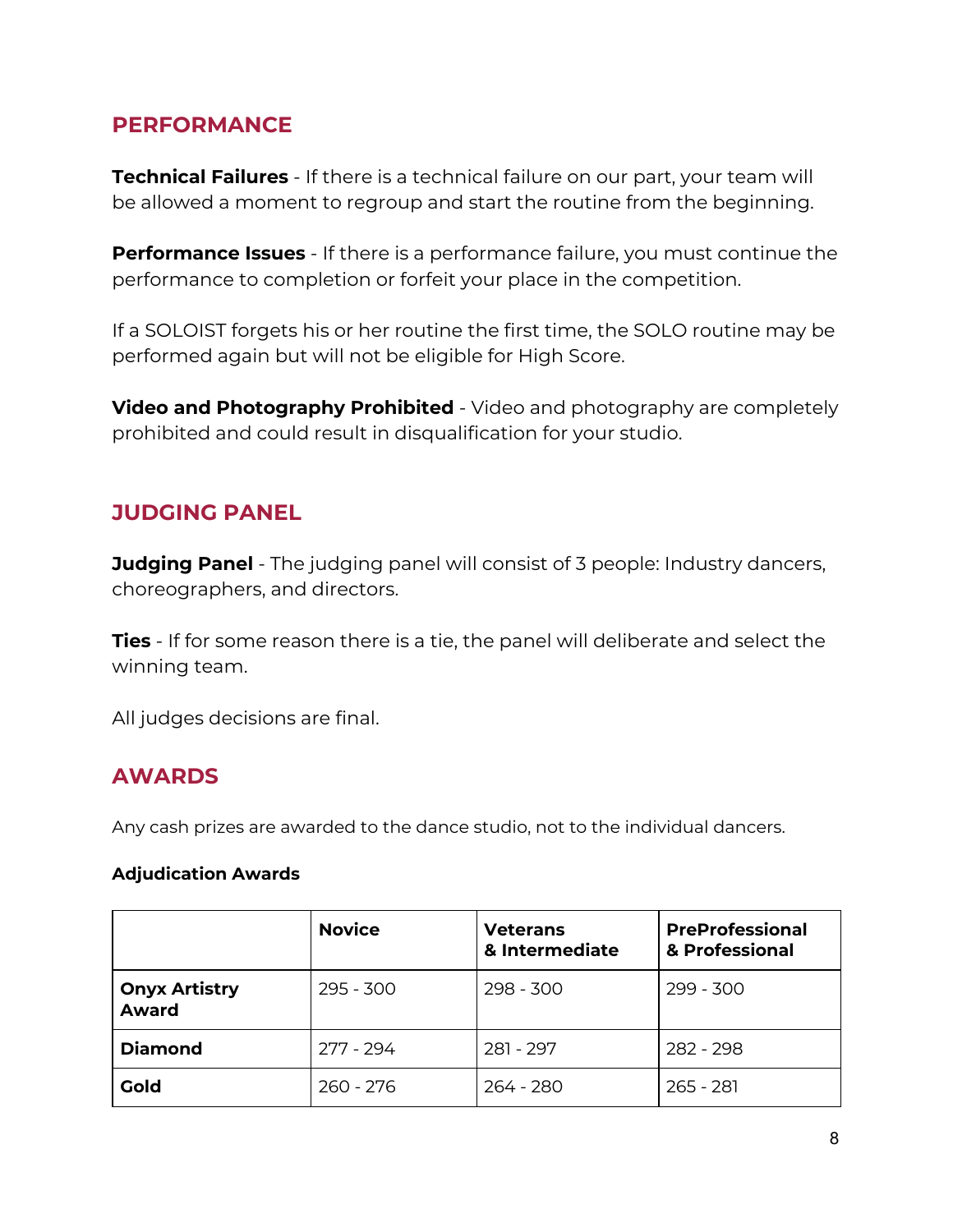| <b>Silver</b> | 243 - 259   | 247 - 263 | 248 - 264 |
|---------------|-------------|-----------|-----------|
| Bronze        | . 200 - 242 | 200 - 246 | 200 - 247 |

#### **High Score Awards**

- High Score Awards will only be given out to intermediate, Pre-Professional, and Professional levels in the following age groups: 9 to 10, 11 to 13, 14 to 16, 17 to 19, Adults.
- Overall Top 1 5 will be given away depending on number of participants in each age level, and group number.

#### **Judges Awards**

● Each Judge will give out 2 special awards to routines of their choice.

#### **Brilliant Awards**

- **Brilliant Costumes**: Awarded to the highest scoring costumes across all divisions.
- **Brilliant Choreography**: Awarded to the highest scoring staging, difficulty, and musicality across all divisions.
- **Brilliant Artistry**: Awarded to the top-scoring routine across all divisions.

#### **Cover Model Winner**

- This will be awarded to the highest scoring Soloist in any level. The winner will receive a free photoshoot, will be in the Onyx Dance Competition Program, and may be showcased in other promotional materials.
- If chosen, you must be present at the photoshoot in order to be featured on the cover. If not present, the title will be changed to Model winner. The next highest scoring solo or duet will be chosen for the photoshoot and to be featured on next year's program. The Model winner will still be promoted throughout the year.
- The Cover Model Winner is ineligible for any Brilliant awards.

# <span id="page-8-0"></span>**MISCELLANEOUS INFORMATION**